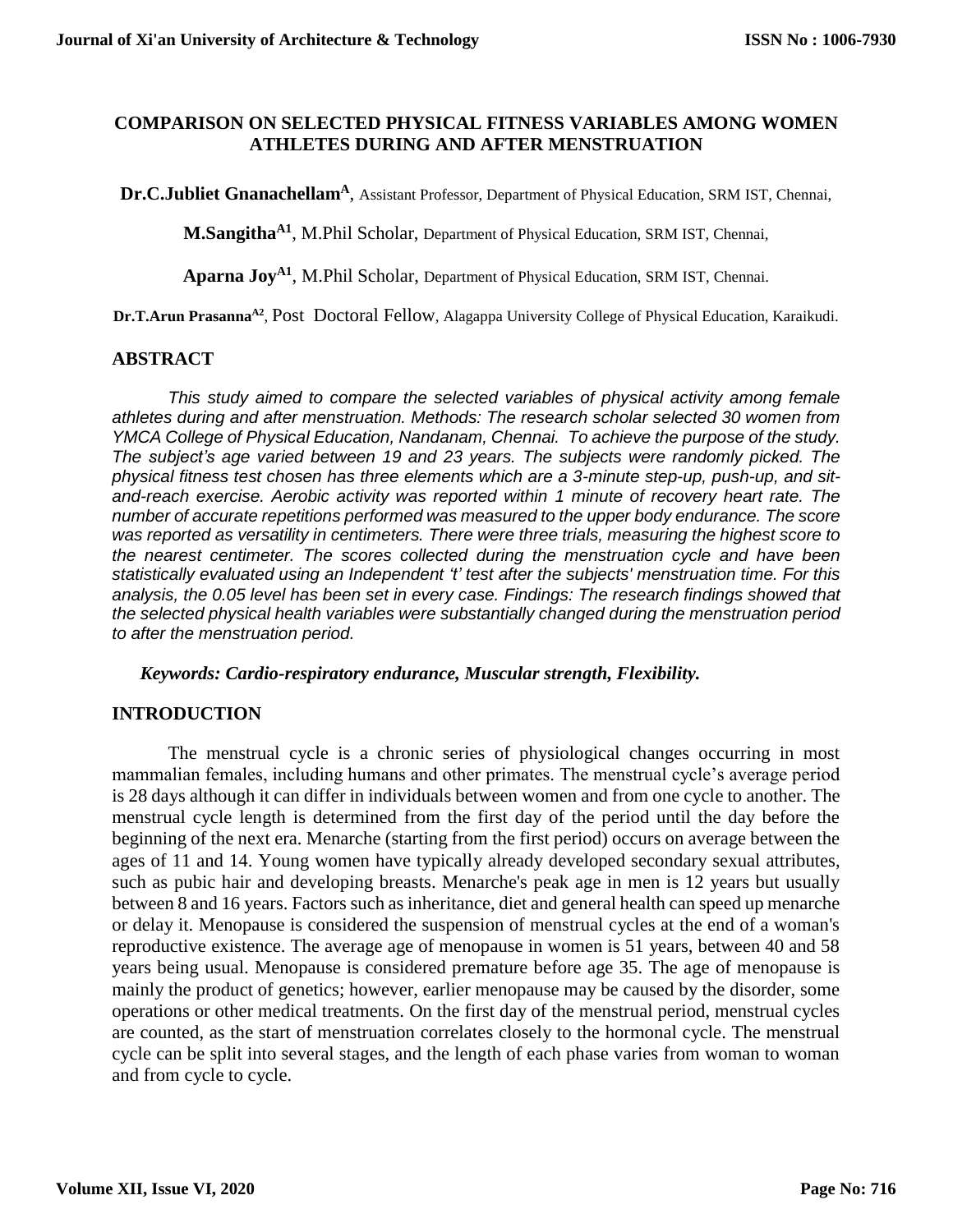| <b>Name of Phase</b> | <b>Days</b> |
|----------------------|-------------|
| Menstrual phase      | 1 to 4      |
| Follicular phase     | 5 to 13     |
| Ovulation            | 14          |
| Luteal phase         | 15 to 28    |

# **Physical Fitness**

Physical fitness is the ability to perform, relatively well, different types of physical activity without being overly exhausted and involves qualities which are vital for the health and well-being of the person. "Physical fitness refers to an individual's organic capacity to perform the usual daily task of living without excessive exhaustion or exhaustion having reserves of strength and energy at his disposal to fulfill any suddenly imposed emergency requirements." Nixon.

## **Health Related Physical Fitness**

Physical fitness related to health may be identified as a scientific body of the positive effects of frequent and vigorous exercises with the prevention of degenerative diseases such as coronary heart disease obesity and various musculoskeletal disorders. Following are the components of Health Related Physical fitness:

### **Cardio-respiratory endurance**

It is the ability of the lungs, heart and blood vessels to provide the cells with a adequate quantity of oxygen and nutrients to meet the demands of activities characterized by moderate contractions of large muscle groups over an prolonged period.

## **Muscular Strength and Endurance**

It is the muscle's ability to produce force over a short period of time and also to overcome resistance in the case of medium stimulation strength endurance loads and muscle fatigue resistance.

## **Flexibility**

It is the ability of a muscle to perform movements with large amplitude (range of motion)

#### **METHODOLOGY**

For the study, 30 women athletes were selected. The subject's ages ranged from 19 to 23 years. The subjects were selected on a random basis. The method used to collect cardio-respiratory endurance data was (Three minutes step-up test), Muscular strength was (Push-ups) and Flexibility was (Sit and reach). Pre and post-test were performed and the collected data were statistically analyzed using an independent "t" test.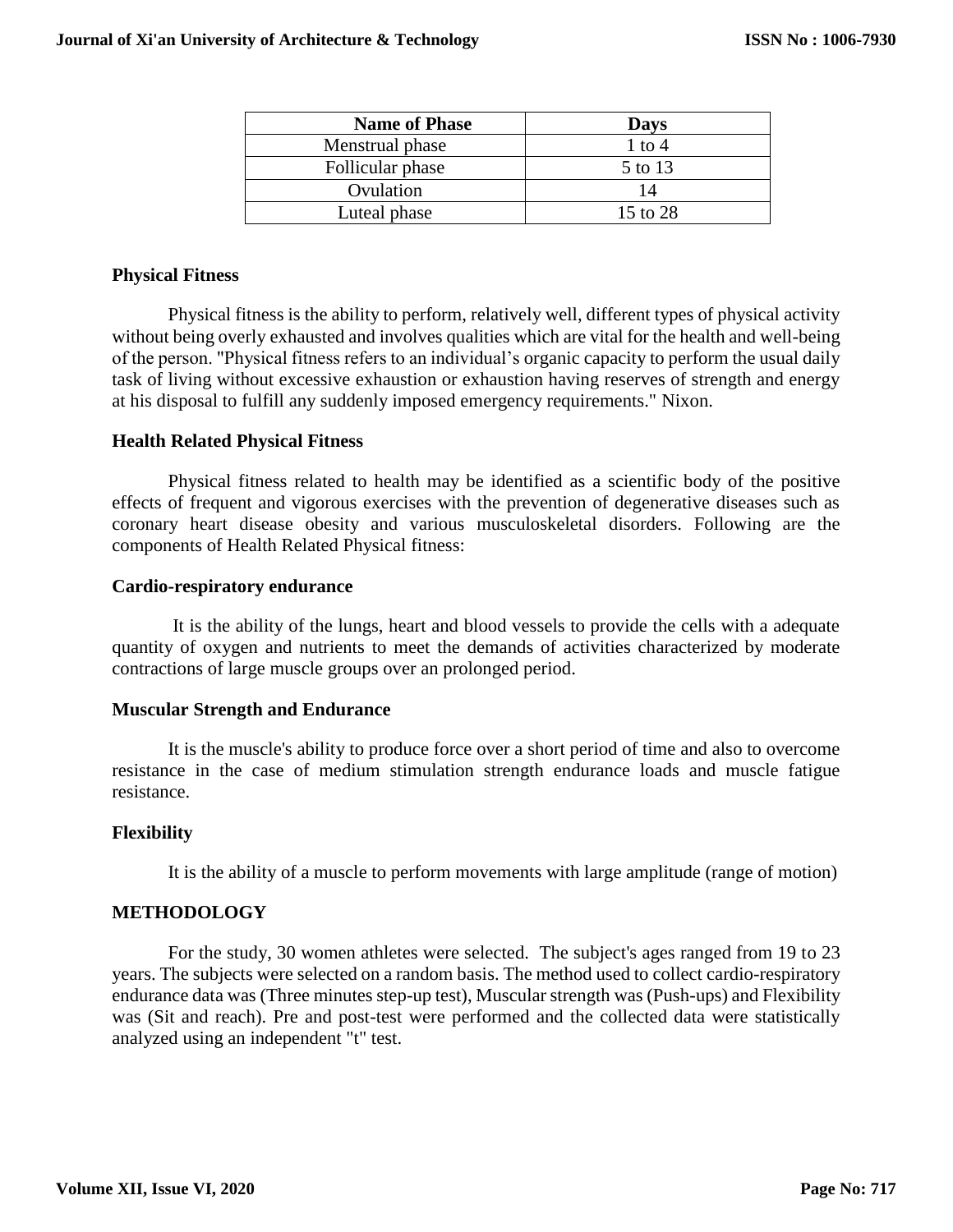### **RESULTS**

## **TABLE I**

### **TABLE SHOWING DESCRIPTIVE STATISTICS AND OBTAINED 't' VALUE ON DURING AND AFTER MENSTRUATION PERIOD OF WOMEN ON AEROBIC FITNESS**

| <b>Test</b>   | <b>Mean</b> | <b>MD</b> | <b>SD</b> | 't'     |
|---------------|-------------|-----------|-----------|---------|
| <b>During</b> | 90.05       | 1.95      | 1.57      | $6.79*$ |
| <b>After</b>  | 92.00       |           |           |         |

 $\frac{1}{\text{Significant at 0.05 level}}$ 

The findings reported in Table I showed that the average pre-test value of women's aerobic fitness during menstrual cycle (M: 90.85) increased to 92.00 after menstrual period, with a mean difference of 1.95. The 6.79 't' value obtained was greater than the 1.76 required 't' value. It was also proven that there was a substantial increase in aerobic activity following women's menstrual cycle.

### **TABLE II**

### **TABLE SHOWING DESCRIPTIVE STATISTICS AND OBTAINED 't' VALUE ON DURING AND AFTER MENSURATION PERIOD OF WOMEN ON UPPER BODY ENDURANCE**

| <b>Test</b>   | Mean  | <b>MD</b> | <b>SD</b> | $^{\prime}$ + $^{\prime}$ |
|---------------|-------|-----------|-----------|---------------------------|
| <b>During</b> | 19.00 | 1.00      | 1.86      | $2.94*$                   |
| After         | 20.00 |           |           |                           |

\* Significant at 0.05 level

The results presented in Table II showed that the pre-test mean value of the upper body endurance of women during the menstruation period (M: 19.00) was improved to 20.00 after the menstruation period with a mean difference of 1.00. The obtained 't' value of 2.94 was greater than the required 't' value of 1.76. Hence, it was proved that there was a significant improvement in upper body endurance after the menstruation period of the women. The obtained mean values on the upper body endurance of women during and after the menstruation period were presented through a bar diagram for a better understanding of the results.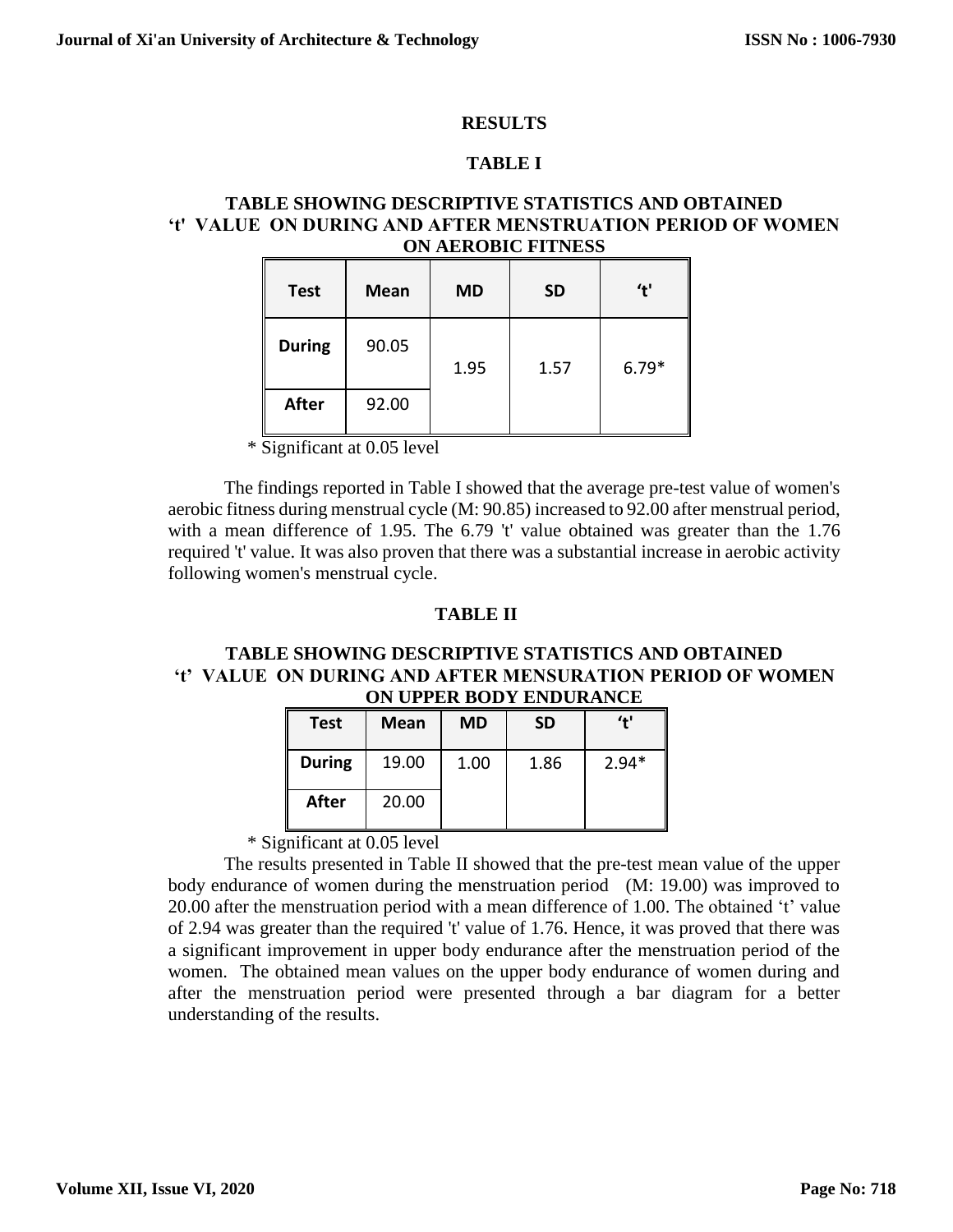## **TABLE III**

### **TABLE SHOWING DESCRIPTIVE STATISTICS AND OBTAINED 't' VALUE ON DURING AND AFTER MENSURATION PERIOD OF WOMEN ON FLEXIBILITY**

| <b>Test</b>   | <b>Mean</b> | <b>MD</b> | <b>SD</b> | 't'     |
|---------------|-------------|-----------|-----------|---------|
| <b>During</b> | 25.05       | 0.85      | 0.67      | $6.94*$ |
| <b>After</b>  | 25.90       |           |           |         |

\* Significant at 0.05 level

The results presented in Table III showed that the pre-test mean value of flexibility of women during the menstruation period (M: 25.05) was improved to 25.90 after the menstruation period with a mean difference of 0.85. The obtained 't' value of 6.94 was greater than the required 't' value of 1.76. Hence, it was proved that there was a significant improvement in flexibility after the menstruation period of women.

# **CONCLUSION**

A latest research was conducted to establish women's cardio-respiratory capacity, muscle strength and flexibility before and after the time of menstruation. Survey findings have shown that women athletes have increased their physical health, cardiovascular strength, upper body agility, and flexibility from the time to the menstrual period.

## **REFERENCE**

- *[BayiosIA,](http://www.ncbi.nlm.nih.gov/sites/entrez?Db=pubmed&Cmd=Search&Term=%22Bayios%20IA%22%5BAuthor%5D&itool=EntrezSystem2.PEntrez.Pubmed.Pubmed_ResultsPanel.Pubmed_DiscoveryPanel.Pubmed_RVAbstractPlus)et.al. (2006) "Anthropometric, Body Composition and Somatotype Differences of Greek Elite Female Basketball, Volleyball and Handball Players." [J Sports Med Phys Fitness.](javascript:AL_get(this,%20) 46(2): PP.271-80.*
- *[Fridén C,](http://www.ncbi.nlm.nih.gov/sites/entrez?Db=pubmed&Cmd=Search&Term=%22Frid%C3%A9n%20C%22%5BAuthor%5D&itool=EntrezSystem2.PEntrez.Pubmed.Pubmed_ResultsPanel.Pubmed_DiscoveryPanel.Pubmed_RVAbstractPlus) [Hirschberg AL,](http://www.ncbi.nlm.nih.gov/sites/entrez?Db=pubmed&Cmd=Search&Term=%22Hirschberg%20AL%22%5BAuthor%5D&itool=EntrezSystem2.PEntrez.Pubmed.Pubmed_ResultsPanel.Pubmed_DiscoveryPanel.Pubmed_RVAbstractPlus) and [Saartok T.](http://www.ncbi.nlm.nih.gov/sites/entrez?Db=pubmed&Cmd=Search&Term=%22Saartok%20T%22%5BAuthor%5D&itool=EntrezSystem2.PEntrez.Pubmed.Pubmed_ResultsPanel.Pubmed_DiscoveryPanel.Pubmed_RVAbstractPlus) "Muscle Strength and Endurance do not Significantly Vary across 3 Phases of the Menstrual Cycle in Moderately Active Premenopausal Women.[" Clin J Sport Med.](javascript:AL_get(this,%20) 2003 Jul; 13(4):238-41.*
- *[Kishali NF](http://www.ncbi.nlm.nih.gov/sites/entrez?Db=pubmed&Cmd=Search&Term=%22Kishali%20NF%22%5BAuthor%5D&itool=EntrezSystem2.PEntrez.Pubmed.Pubmed_ResultsPanel.Pubmed_DiscoveryPanel.Pubmed_RVAbstractPlus) et.al. (2006). "Effects of Menstrual Cycle on Sports Performance," [Int J Neurosci.](javascript:AL_get(this,%20) 116(12): PP.1549- 63.*
- *R.Manoranjith, Dr.T.Arun Prasanna Prof.S.Nagarajan,(2020) Collusion of Different Ground Surface of Plyometric with Aerobic Training on Selected Agility and Explosive Power Among School Boys Volleyball Players International Journal of Advanced Science and Technology Volume 29, Issue No.03 Pages 3827-3833*

*Anand, M., Vaithianathan, K., Saran, K. S., & Prasanna, T. A. (2019). Effect of Game Specific Circuit Training and Plyometrics on Selected Physiological and Hematological Variables of Handball Players. Indian Journal of Public Health Research & Development, 10(7).*